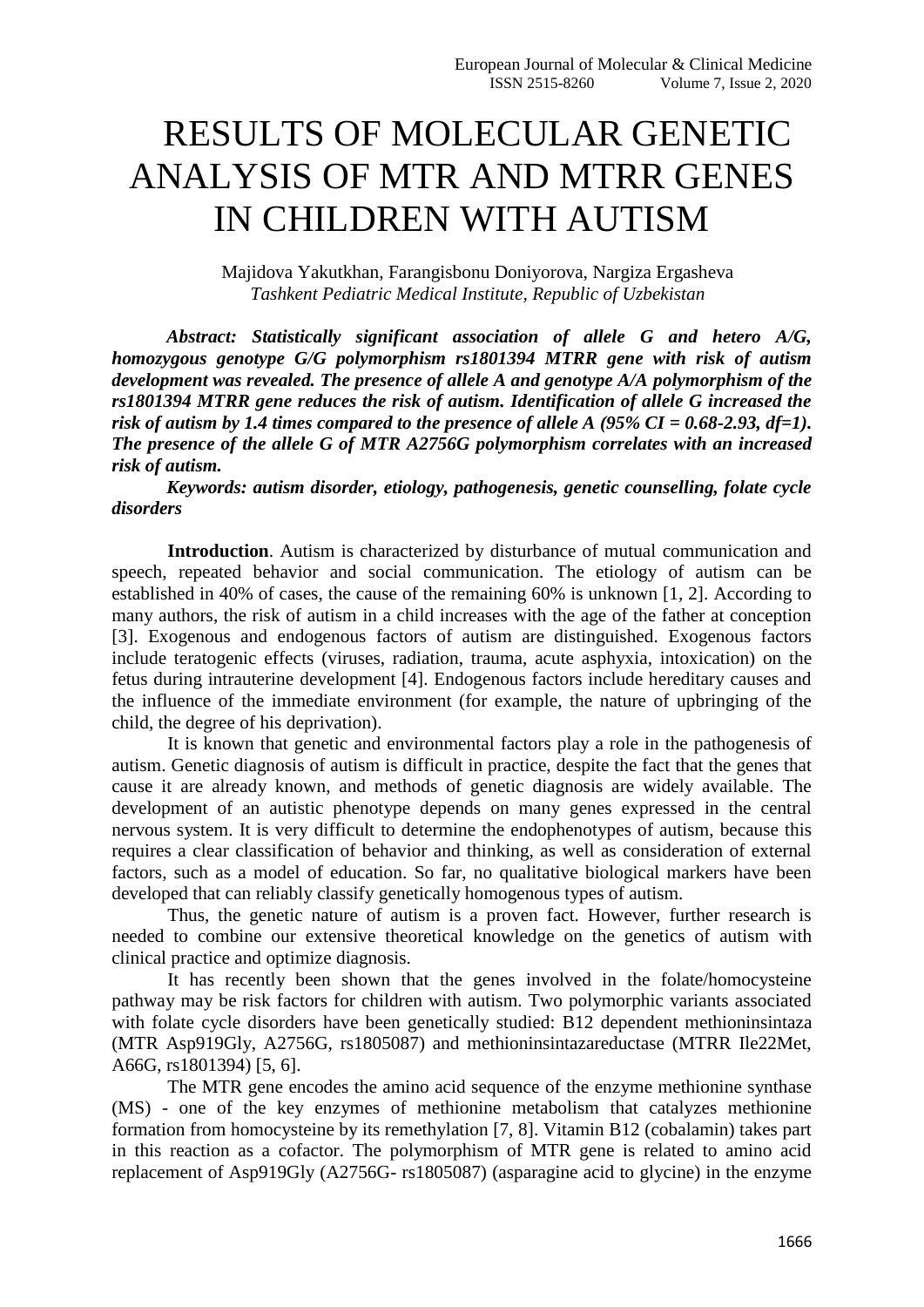MS molecule. As a result of this replacement, the functional activity of the enzyme changes, resulting in an increased risk of autism. The influence of polymorphism is aggravated by increased homocysteine levels [9, 10, 11].

The MTRR gene localization on the chromosome is 5p15.31 and encodes the cytoplasmic enzyme methionine synthase reductase (MSR), which plays an important role in protein synthesis and participates in a large number of biochemical reactions associated with the transfer of methyl group. One of the functions of MCR is the inverse transformation of homocysteine into methionine [12, 13]. The genetic marker A66G of the DNA of the MTRR gene, where adenine (A) in position 66 is replaced by guanine (G), is designated as the genetic marker A66G. Consequently, the biochemical properties of the enzyme, in which the amino acid isoleucine is replaced by methionine, also change. A66G is the replacement of adenine nucleotide (A) in position 66 by guanine (G). Ile22Met is a substitution of isoleucine amino acid for methionine [14].

**The aim of the study** is to analyze the genetic study of two polymorphic variants associated with disorders of the folate cycle: B12-dependent methioninsintaza (MTR Asp919Gly, A2756G, rs1805087) and methioninsintaza-reductase (MTRR Ile22Met, A66G, rs1801394).

**Materials and methods of investigation:** molecular genetic studies were performed on the basis of the Laboratory of Medical Genetics of NIIG and PC of the Ministry of Health of the Republic of Uzbekistan. The study enrolled 50 children with clinically diagnosed autism and 58 typically developed children (control group).

Method of DNA isolation from peripheral blood. DNA extraction was carried out using the AmplimPrime Ribo-prep kit (Text Bio Ltd., Russia). The principle of action is based on cell lysis and denaturation of cell proteins with a solution for lysis containing guanidine thiocyanate, followed by nucleic acid deposition with isopropanol and further extraction into the solution. The obtained DNA was used for PCR. Concentration and purity of isolated DNA was measured on spectrophotometer NanoDrop 2000 (USA).

The standard polymerase chain reaction was performed on a thermal cycler "Applied" Biosystems" 2720 (USA) using the kits "Liteh" (Moscow), according to the manufacturer's instructions. To register PCR products, electrophoresis in 3% agarose gel in the presence of ethidium bromide was used, followed by visualization in ultraviolet light "UVT-1" (―Biocom‖, Russia).

Statistical processing of the study results was performed: using online calculator openepi [8]. Correspondence of observed frequencies distribution of genotypes of the studied genes in the control group, theoretically expected by Hardy-Weinberg equilibrium, was assessed by the criterion of  $\chi$ 2. The calculation was performed using an online calculator: http:// www.oege.org/software/hwe-mr-calc.shtml [10].

The frequency of alleles and genotypes (f) was calculated by formula:

 $f = n/2N$  and  $f = n/N$ , where n is the occurrence of the variant (allele or genotype), N is the sample volume. The estimation of the allele frequency was calculated by the formula:  $p=(2N|+N2)/2N$ ,  $q=(2N3+N2)/2N$ , where p is the allele frequency A, q is the allele frequency a, N is the total sample volume.

Research results: the obtained results of allele frequency distribution in the study and control groups are presented in tables 1 and 2.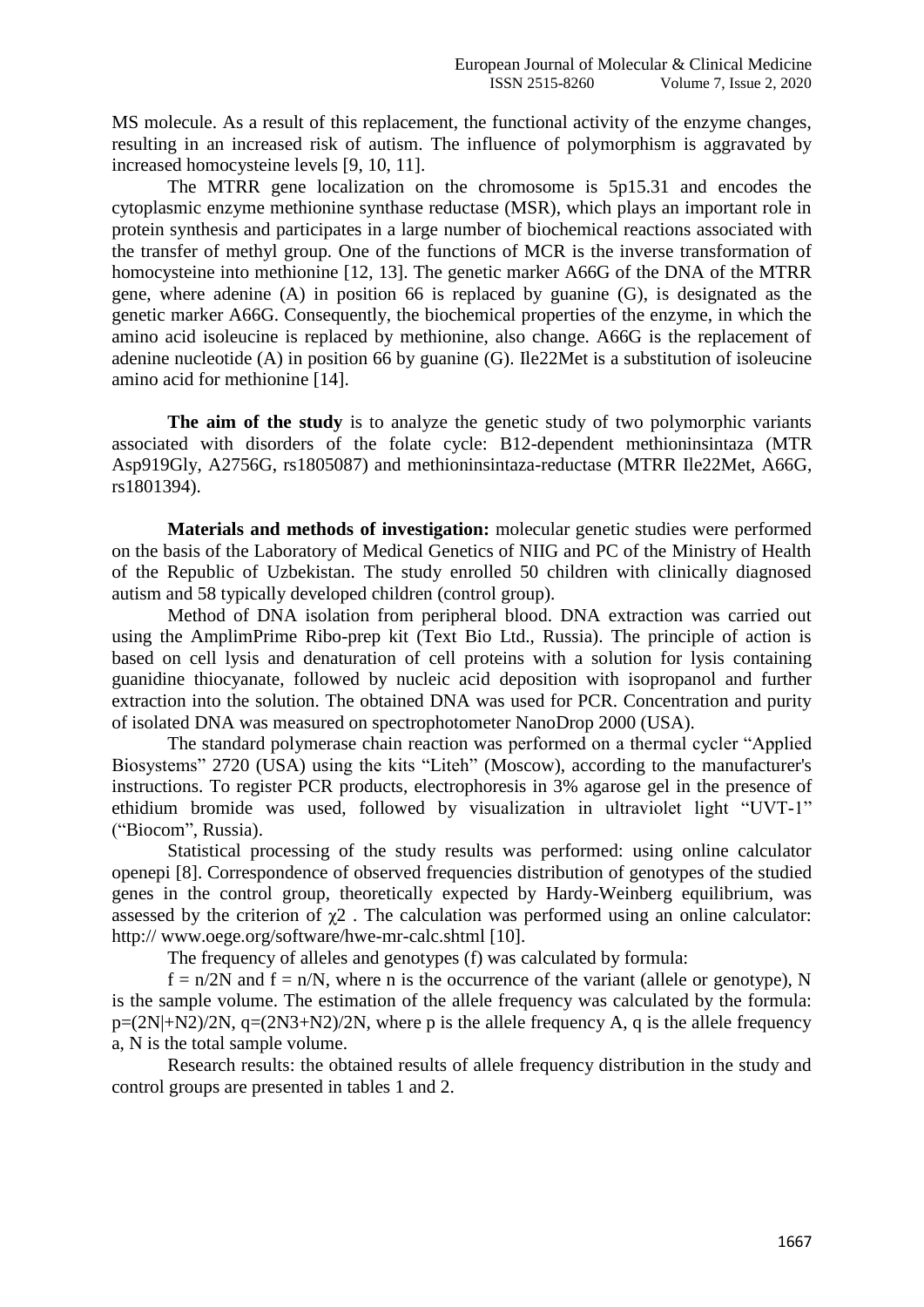| <b>Examined</b> groups |             | Allelic frequency |      |             |      | Genotypes distribution frequency |      |             |      |             |      |
|------------------------|-------------|-------------------|------|-------------|------|----------------------------------|------|-------------|------|-------------|------|
|                        | $\mathbf n$ | A                 |      | G           |      | A/A                              |      | A/G         |      | G/G         |      |
|                        |             | $\mathbf n$       | $\%$ | $\mathbf n$ | $\%$ | $\mathbf n$                      | $\%$ | $\mathbf n$ | $\%$ | $\mathbf n$ | $\%$ |
| Autism                 | 51          | 82                | 80,4 | 20          | 19,6 | 33                               | 64,7 | 16          | 31,4 | റ           | 3,9  |
| <b>Control Group</b>   | 54          | 92                | 85,2 | 16          | 14,8 | 39                               | 72,2 | 14          | 25,9 |             | 1,9  |

Table 1: Distribution frequency of alleles and genotypes of A2756G polymorphism MTR genes in patient and control groups

Analysis of genotype frequencies by A2756G polymorphism of the MTR gene showed that the distribution of the analyzed genotypes in our population corresponds to the distribution of Hardy-Weinberg (HW) ( $\chi$ 2=0.84; p=0.04) (Table 2).

The prevalence of A2756G polymorphism of the MTR gene was determined in 50 children with autism and in 54 control children. The frequency prevalence of AA, AG, and GG genotypes in children with autism was 64.70%, 31.37%, and 3.92% respectively, while in the control group it was 72.22%, 25.93%, and 1.85% respectively.

| mvesugated groups                |       |                     |             |                           |       |       |  |  |  |
|----------------------------------|-------|---------------------|-------------|---------------------------|-------|-------|--|--|--|
| <b>Examined</b> groups           |       | Allelic frequencies | <b>HWE</b>  | <b>Genotype Frequency</b> |       |       |  |  |  |
|                                  | A     | G                   |             | A/A                       | A/G   | G/G   |  |  |  |
| <b>Control Group</b><br>$(n=54)$ | 0,852 | 0,148               | Observed by | 0,722                     | 0,259 | 0,019 |  |  |  |
|                                  |       |                     | Expected    | 0,726                     | 0,252 | 0,022 |  |  |  |
|                                  |       |                     | $\chi^2$    | 0.04;                     |       |       |  |  |  |
|                                  |       |                     |             | 0,84                      |       |       |  |  |  |
|                                  | 0,804 | 0,196               | Observed by | 0,647                     | 0,314 | 0,039 |  |  |  |
| Autism $(n=51)$                  |       |                     | Expected    | 0,646                     | 0,315 | 0,038 |  |  |  |
|                                  |       |                     | $\chi^2$    | 0,00;                     |       |       |  |  |  |
|                                  |       |                     |             | 0,97                      |       |       |  |  |  |

Table 2.: Distribution of alleles and genotypes of A2756G polymorphism of MTR gene in investigated groups

A study of the distribution of alleles and genotypes of the polymorphic marker A2756G of the MTR gene among children diagnosed with autism and in the control group among conditioned children revealed no statistically significant differences. Heterozygote A/G genotype distribution frequencies were 31.4% (16/51) and 25.9% (14/54) in the control group respectively ( $\gamma$ 2 = 0.47; p=0.24; OR=1.35; 95% CI 0.57-3.17; df=1). The allele frequency prevalence of A and G in children with autism was 80.39 and 19.61 respectively, while in the control group it was 85.2 and 14.8 respectively. Detecting allele G increased the risk of autism by 1.4 times compared to having allele A  $(95\% \text{ CI} = 0.68\text{-}2.93, df=1)$ .

The MTRR gene encodes a member of the family of electronic ferredoxine-NADF (+) reductase (FNR) transfers. This protein participates in the synthesis of methionine by regenerating methionine synthase to its functional state. Since methionine synthesis requires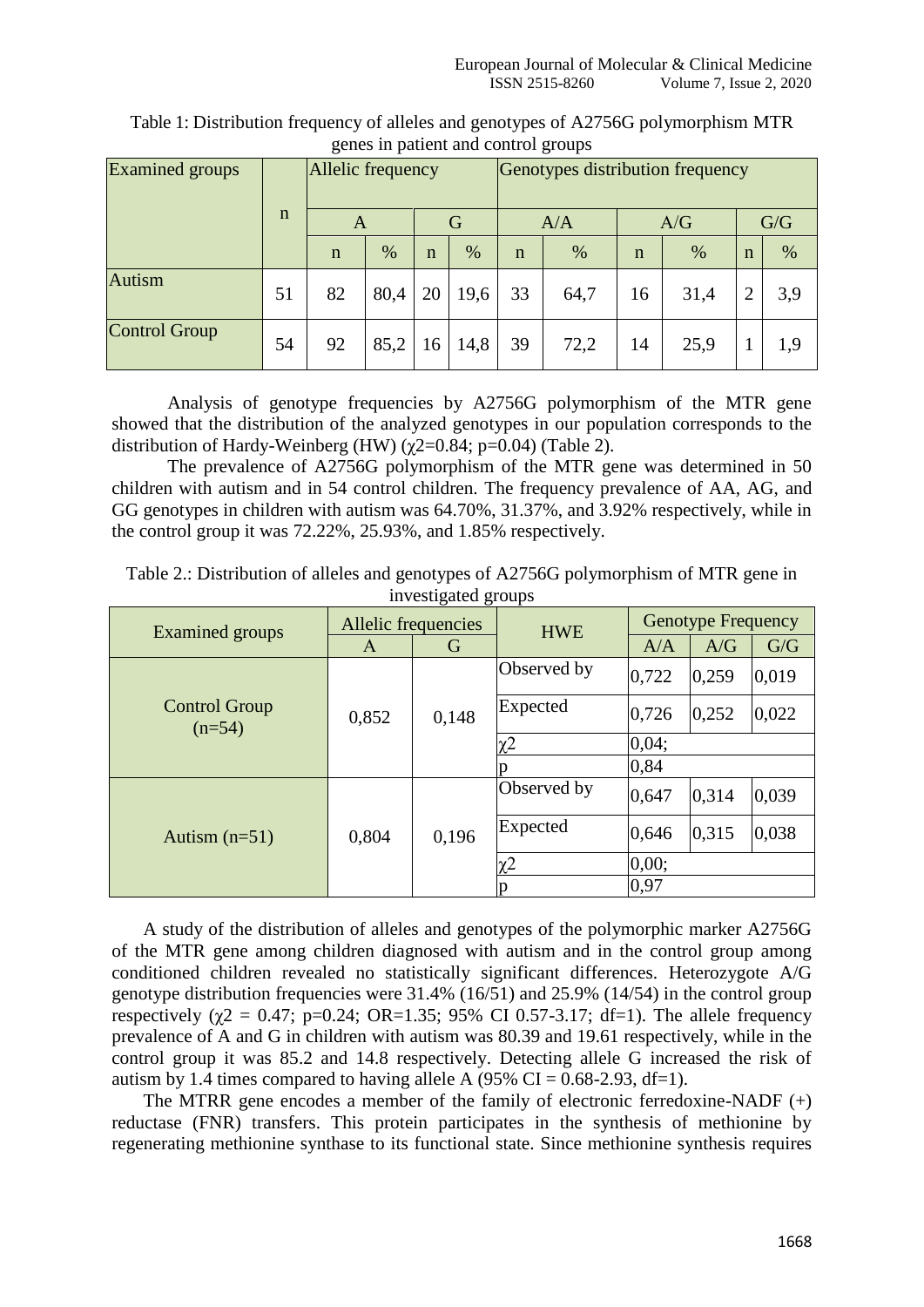the transfer of methyl group by a folate donor, the activity of encoded enzyme is important for folate metabolism and methylation of cells.

Methioninsintazareductase (MTRR) is a key enzyme that plays an important role in the metabolism of homocysteine/folate and has been shown to be involved in neurological disorders, including autism. A number of polymorphisms have been found in the MTRR gene, one of which, namely A66G, is shown to be associated with autism [5, 9].

The frequency of AA, AG and GG genotypes in children with autism was 13.7%, 66.7% and 19.6% respectively, while in the control group it was 63.0%, 24.1% and 12.9% respectively (Fig. 1).



**Fig.1. Distribution (%) of frequencies of A66G polymorphism genotypes of MTRR gene in the examined groups**

The allele A, G frequencies in children with autism were 47.1%, 52.9% respectively, and in the control group 75.0%, 25.0% respectively (Figures 2, 3).

Statistically significant deviation from Hardy-Weinberg equilibrium was found for A66G polymorphism of MTRR gene in the group (between expected and observed distribution frequencies) ( $\gamma$ 2 = 6.92; p=0.006).



**Fig. 2. Distribution (%) of allele frequencies of A66G polymorphism of the MTRR gene in the examined groups**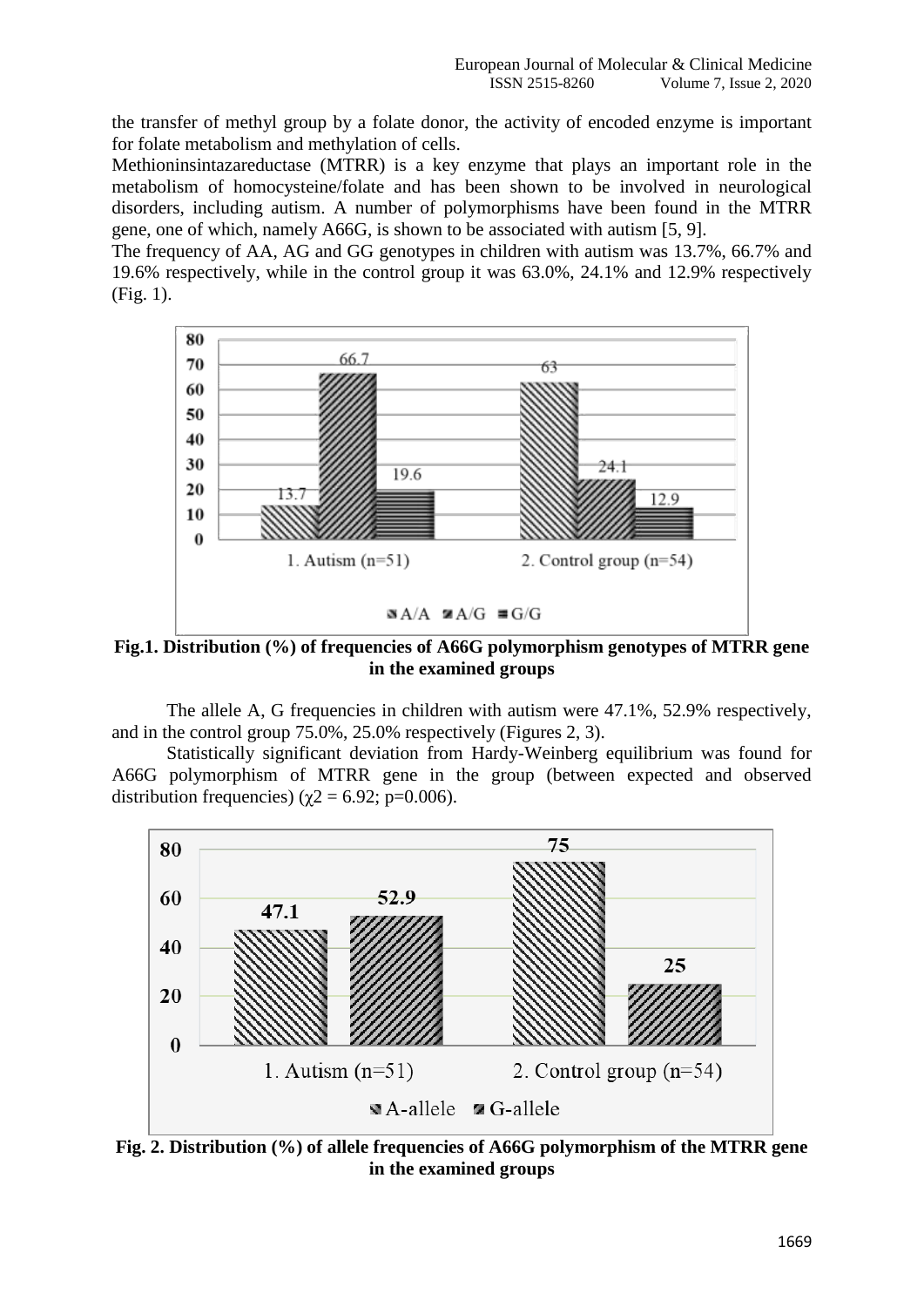Results interpretation:  $1.(+/-)$  genotype A/G; 2 ( - A/A genotype; 6,7,15,16 homozygous genotype A/A (normal genotype); 3,5,8,9,11,13,14,17,18 - genotype A/G (heterozygous genotype); 4,10,12 - homozygous genotype G/G (mutant genotype).



**Fig. 3. Electrophoregram of detection of A66G polymorphism of Methionine Sintazareductase gene (MTRR).**

Expected frequency of distribution of genotypes by PCB in autism:  $A/A = 22.1$ ;  $A/G$  $= 49.8$ ; G/G  $= 28.0$ . Observed frequency of genotype distribution by PCB in the group of patients:  $A/A = 13.7$ ;  $A/G = 66.7$ ;  $G/G = 19.6$ ). Deviation from PCV can be explained by insufficient sample size of the analyzed group.

Statistically significant deviation from Hardy-Weinberg equilibrium was found for polymorphism of A66G of MTRR gene in the group (between expected and observed distribution frequencies) ( $\gamma$ 2 = 6.92; p=0.006). Expected frequency of distribution of genotypes by PCB in autism:  $A/A = 22.1$ ;  $A/G = 49.8$ ;  $G/G = 28.0$ . Observed frequency of genotype distribution by PCB in the group of patients:  $A/A = 13.7$ ;  $A/G = 66.7$ ;  $G/G = 19.6$ . Deviation from PCV can be explained by insufficient sample size of the analyzed group (Table 3).

| <b>Examined</b> groups | Allelic frequencies |       | <b>HWE</b>          | <b>Genotype Frequency</b> |       |       |  |
|------------------------|---------------------|-------|---------------------|---------------------------|-------|-------|--|
|                        | A                   | G     |                     | A/A                       | A/G   | G/G   |  |
| Control Group $(n=54)$ | 0,750               | 0,250 | Observed by         | 0,630                     | 0,241 | 0,130 |  |
|                        |                     |       | Expected            | 0,563                     | 0,375 | 0,063 |  |
|                        |                     |       | $\chi$ <sup>2</sup> | 6,92;                     |       |       |  |
|                        |                     |       |                     | 0,006;                    |       |       |  |
| Autism $(n=51)$        |                     |       | Observed by         | 0,137                     | 0,667 | 0,196 |  |
|                        | 0,471               | 0,529 | Expected            | 0,221                     | 0,498 | 0,280 |  |
|                        |                     |       | <u>χ2</u>           | 5,83;                     |       |       |  |
|                        |                     |       | р                   | 0,02                      |       |       |  |

**Тable 3: Distribution of alleles and genotypes of A66G polymorphism of MTRR gene in investigated groups**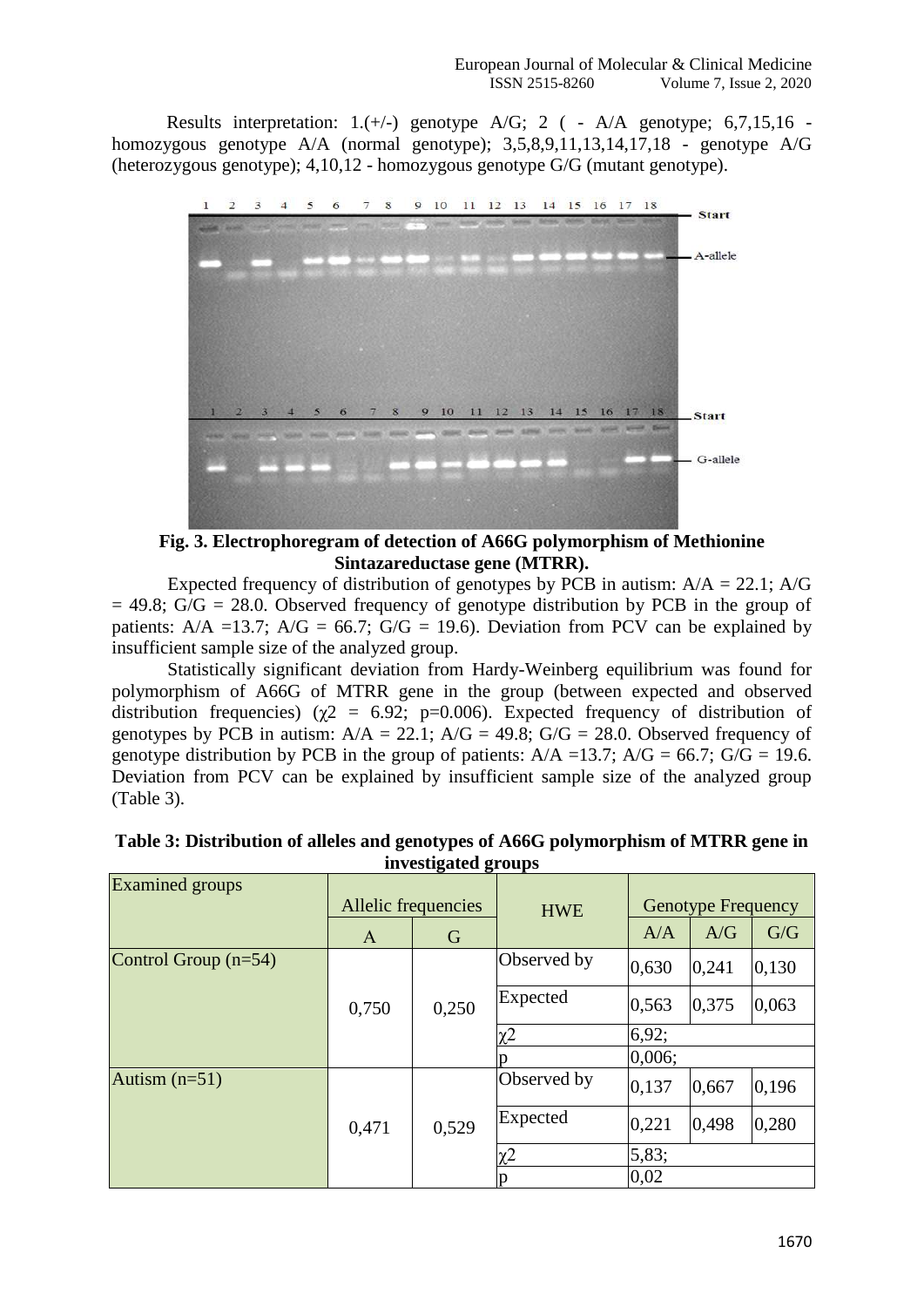When analyzing the frequency distribution of alleles and genotypes of the polymorphic marker A66G of the MTRR gene, statistically reliable differences were found. Carriers of allele G and genotype G/G were shown to have an increased risk of autism (allele G: OR=3.38; 95%CI: 1.88-6.05; genotype G/G: : OR=6.94; 95%CI: 1.96-24.53, respectively), while carriers of allele A and genotype A/A had a decreased risk (allele G: OR=0.3; 95%CI: 0.17-0.53).

## **Discussion**

The problem of studying the relationship between folate cycle disorders, including at the gene level, and autism disorders has been studied sufficiently [2, 5, 6, 7 8]. The most frequent causes of folate cycle abnormalities are enzyme gene mutations (MTHFR, MTR and MTRR) [3, 13, 14]. According to literature data, associations between the distribution of polymorphic loci of the key enzyme gene of methylenfolatreductase (MTHFR) and autism changes have been studied to a greater extent, in the course of which certain relationships have been established by different authors [10, 11]. The association of polymorphisms of the methioninsyntase gene (MTR) has been studied to a lesser extent [3].

The data obtained in the study of rs1805087 (A2756G) polymorphism of the MTR gene, although no statistically significant differences in the distribution of alleles and genotypes were found, all revealed certain correlations.

The analysis of polymorphism genotype distribution results revealed a weak correlation link between the heterozygous genotype A/G ( $\gamma$ 2 = 0.47; 95% CI 0.57-3.17) with a prevalence of 1.2 times among patients with autism compared to the population sample, which generally does not contradict the researchers' data [16, 17].

However, a statistically insignificant correlation was found to be associated with a 1.4-fold increase in the detection rate of allele G in children diagnosed with autism compared to a control sample (95% CI =  $0.68-2.93$ , df=1). Overall, the data obtained do not contradict and are consistent with the researchers' data (12, 15, 16).

## **Conclusion:**

1. Identification of the allele G MTR A2756G 1.4 times increased the risk of autism, compared to the presence of the allele A (95% CI =  $0.68-2.93$ , df=1).

2. The frequency of polymorphism rs1801394 of the MTRR gene of the minor G allele in patients with autism was 52.9%.

3. Statistically significant association of allele G and hetero A/G, homozygous genotype G/G of rs1801394 MTRR gene polymorphism with risk of autism development was revealed. The presence of allele A and genotype A/A polymorphism of the rs1801394 MTRR gene reduces the risk of autism.

## **References**

- [1] Leshchenko, S. V. Autism in children: causes, types, signs and recommendations to parents // Young scientist.  $-2018. - N_2 48 (234). - P. 253-257.$
- [2] Nikolskaya O. S., Baenskaya E. R., Liling M. M. Autistic child / Nikolskaya O. S., E. Baenskaya, Baenskaya. R., Liling M. M.: Terevinf, 2017, 134 p.
- [3] Filippova N. V., Barylnik Yu. B. Epidemiology of autism: a modern view on the problem // Social and clinical psychiatry. 2014. Т. 24, № 3. P. 96-101
- [4] Chelly J., Khelfaoui M., Francis F. et al. Genetics and Pathophysiology of Mental Retardation // Eur J Hum Genet. - 2006. - V. 14. - V. 701-713 p.
- [5] Tatarkova E. A. et al. Influence of polymorphic variants of folate cycle genes on the process of early termination of pregnancy in female residents of the Republic of